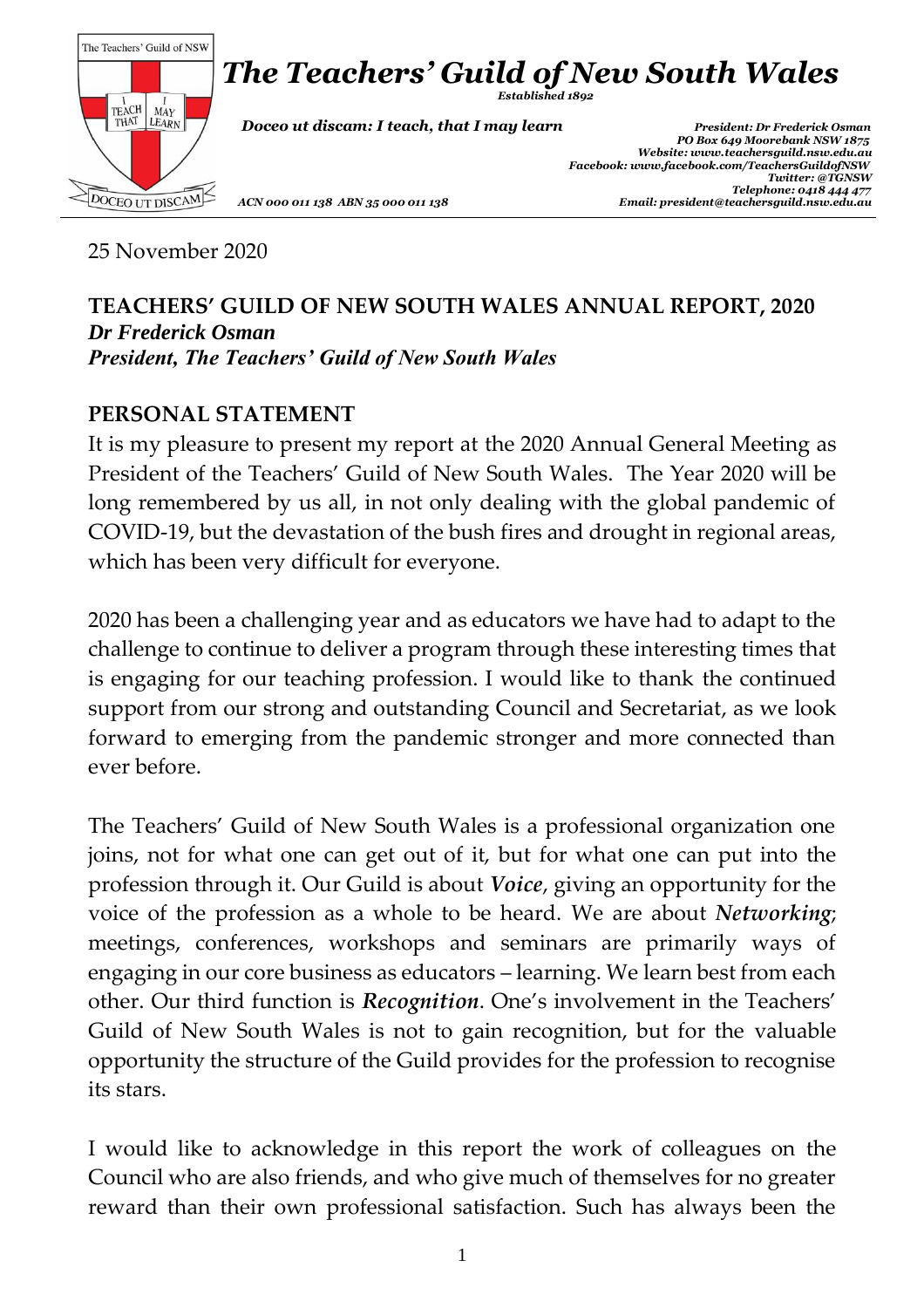nature of the Teachers' Guild. With such a fine Council, and with the foundations so well laid for the Guild's renewed involvement in the professional development of all teachers, the future is bright. I take this opportunity to thank each and every member of Council – both those still serving, and those who have recently stepped down – for their loyalty, vision, enthusiasm and hard work.

I wish the new Council every success in its Care of Education.

#### **ANNUAL REPORT**

The Teachers' Guild of NSW in 2020 celebrated a long, impressive and honourable history of service, support and training for the vocation of teaching; always maintaining its foundational aim "to promote in all possible ways, the care of education," strengthening collegiality and standing detached from industrial issues.

Constantly changing, constantly adapting and constantly seeking to meet the evolving needs of the teaching profession – the continuing life of the Teachers' Guild of New South Wales bears witness to the vitality of this precious organisation. Today, the Guild continues to promote a long-established theme of deep interest in the professional development and encouragement of colleague educators, providing opportunities for members of the profession to network, refine skills and receive recognition.

#### **THE COUNCIL**

The Guild is led by its Council. In 2020, the Council comprised:

| 1.  | Ms April Bryson             | Lakes Grammar School                 |                      |
|-----|-----------------------------|--------------------------------------|----------------------|
| 2.  | Mrs Frances Fleeton         | Retired                              | (Past President)     |
| 3.  | Ms Diane Fournaris          | <b>TAFENSW</b>                       | (Vice-President)     |
| 4.  | Mr Peter Green              | Retired                              | (Treasurer)          |
| 5.  | Ms Lauren Knussen           | University of Technology Sydney      |                      |
| 6.  | Mr Patrick Nam              | Loreto Kirribilli                    | (Vice-President)     |
| 7.  | Dr Frederick Osman          | <b>Boston University</b> (President) |                      |
| 8.  | Miss Mersini Perivolarellis | University of Sydney                 | (Proceedings Editor) |
| 9.  | Ms Sharrda Shah             | <b>Transform Education</b>           |                      |
| 10. | Mr Alex Wharton             | Carinya Christian School Gunnedah    |                      |
|     |                             |                                      |                      |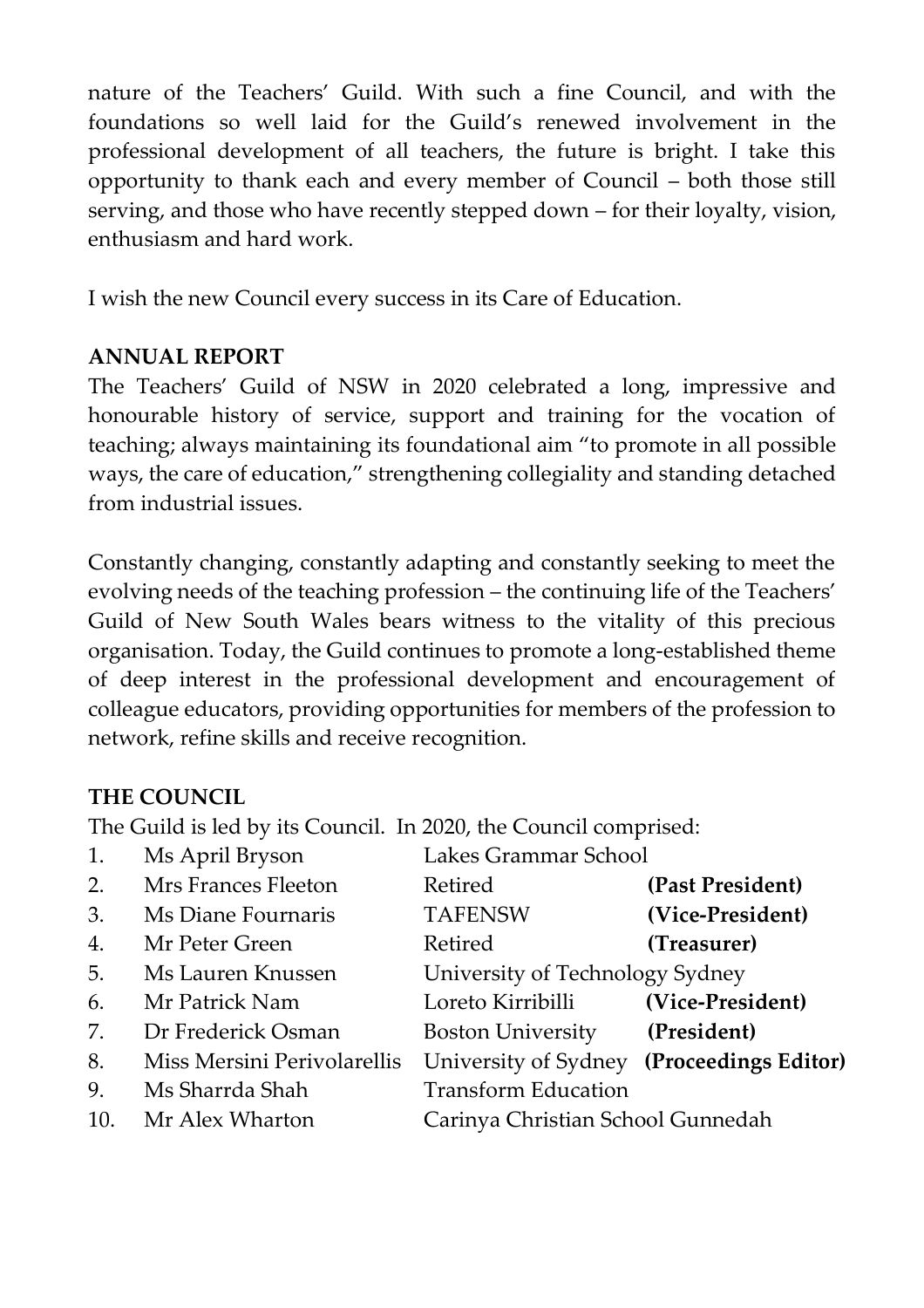

### **THE ASSOCIATION SPECIALISTS (TAS) AND VENTURES**

On the 1st September 2020, The Teachers' Guild of New South Wales signed a renewal contract with The Association Specialists (TAS) for the provision of Association Management Services and to consolidate their services and administrative processes in one central hub. This has included services in office management and infrastructure; financial services, communication; membership management; marketing; website and publication support and event management.

We look forward in working closely with The Association Specialists (TAS) in helping to raise our professional status and systems, through their professional expertise, to optimise the successful running of administration and secretariat duties. We believe that TAS has demonstrated the ability to deliver an exceptional service and add measurable value to the Guild.

I would like to thank **Francis Child**, Managing Director from The Association Specialists (TAS) for this service. I also would like to particularly thank **Annie Coulter**, Team Manager and **Megan Ogier**, Director of Member Services for all their help with the smooth transition of the onboarding and outstanding administrative processes for The Teachers' Guild of New South Wales.

In 2021, The Association Specialists Pty Ltd (TAS) will continue to undertake the Secretariat for the Teachers' Guild of New South Wales Council for the duration of the Agreement period as outlined in *Schedule B* services provided in the Constitution.

In 2020, The Teachers' Guild of New South Wales was delighted to partner with a number of Sponsors in supporting our Awards and Events. I would like to thank the *Teachers Mutual Bank – We put you first* and would particularly thank **Conor Kiernan**, **Shauna Lindsey** and **Naomi Crane** in partnering with the Guild Research Award.

I would like to thank **Mr Simon Withers** from *anzuk.education* in continuing their sponsorships of the Awards for Teachers in their Early Years of Teaching.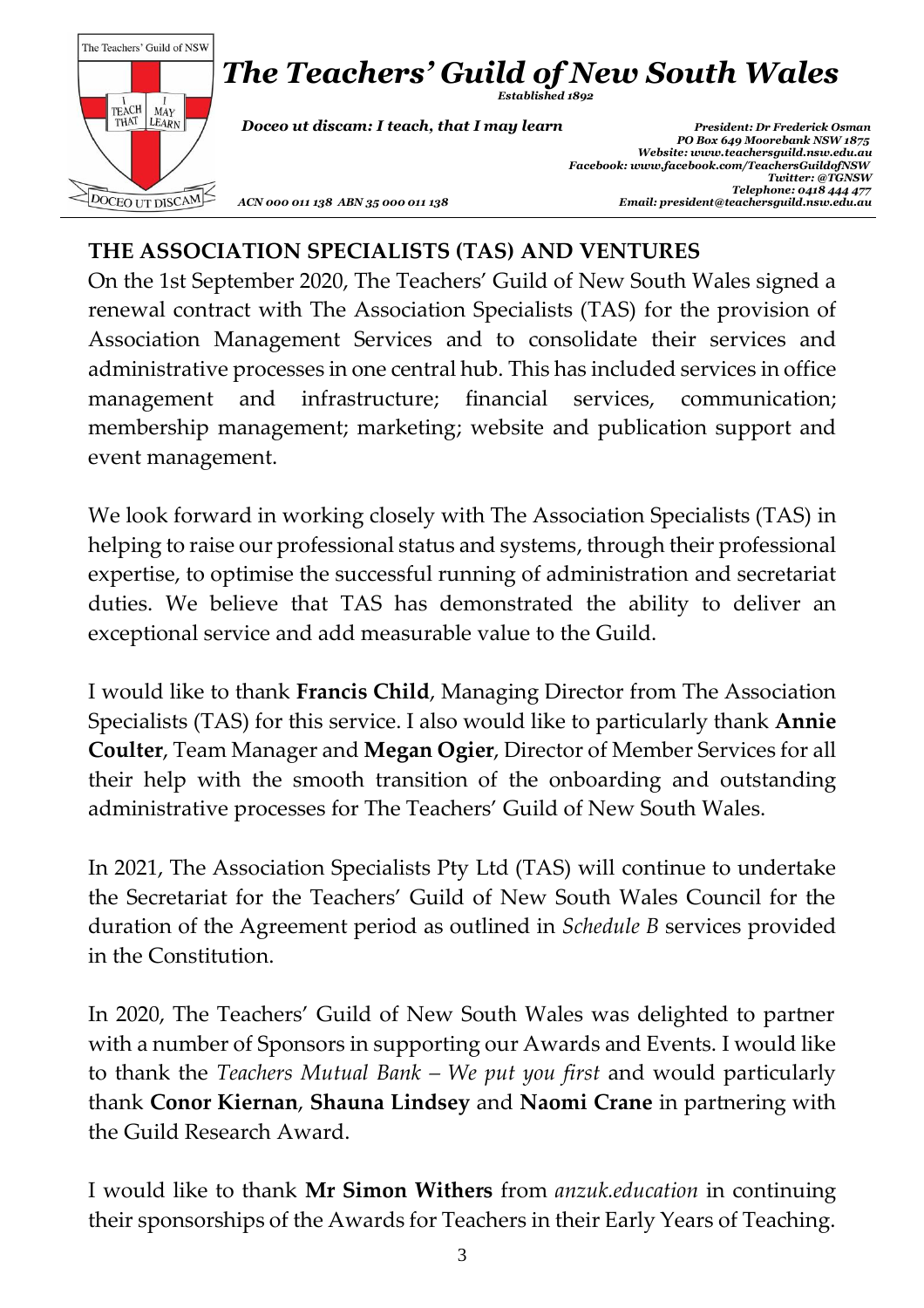I would like to thank CEO **Dr David Williams** from *MWLP Linking Youth* in supporting the Teachers' Guild of New South Wales Virtual Annual Dinner and Presentation of Awards for 2020.

To enable printing and mail out costs to be budgeted and to guarantee good quality publications, the Guild has engaged the services of *SNAP Printing* at Burwood. This has enabled our printing and mail out of various materials to have a professional look at a reasonable cost.

The Council will continue to endorse an exciting prospectus opportunity for sponsors to play a pivotal role to support the Guild's endeavours in 2021. This will be an important strategic direction to enhance the Teachers' Guild of New South Wales income generation, reputation and image, within the education and business community by developing and implementing strategies to build on existing relationships, and develop new relationships, with corporate contacts for the Guild brand.

The Guild appreciates the support of our sponsors for our awards in ensuring their brand is recognised and valued with our events in terms of service and delivery.

The 2021 events calendar will include several new accredited courses which have been approved on the Guild's NESA endorsement scope. The professional learning courses in 2021 will be delivered and offered twice in the Calendar year so it can provide members of the profession a greater flexibility to attend the events during the year. All course dates and award opportunities will be open on the Guild's website at the beginning of 2021 to showcase the Guild's offerings and benefits.

The Guild in 2021 has planned three additional accredited conferences to include the Gifted Awareness Forum for Educators (GAFE); VET in Schools Forum and the new STEM Education and Industry Forum. The organizing committees for these conferences have been carefully selected and invited as working party members for the Guild.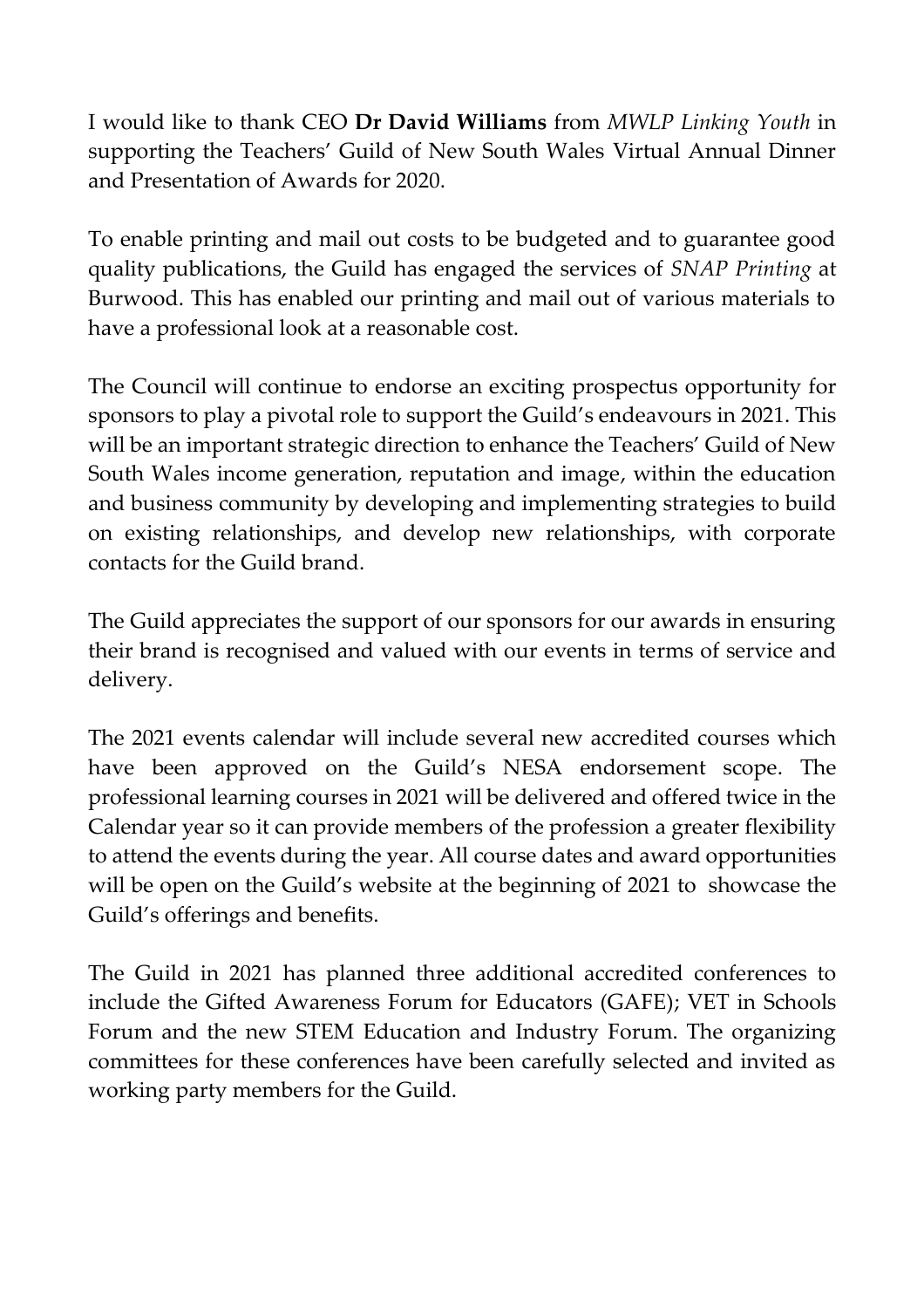

## **2021 Gifted Awareness Forum for Educators (GAFE)**

This event will be proudly supported by Teachers' Guild of New South Wales and Gifted NSW and will be led by the following organising committee.

- Melinda Gindy: President of Australian Association for Educators of Gifted and Talented
- Dr Frederick Osman: President, Teachers' Guild of New South Wales
- Patrick Nam: Vice President, Teachers' Guild of New South Wales and Music Teacher, Loreto Kirribilli
- Katrina Calverley: EAL/D Co-ordinator / High Potential and Gifted Education Specialist Teacher, Anzac Park Public School
- Kathryn Fraser: Head of Academic Enrichment and Extension, The Kings' School
- Peta Jauncey: Junior School Gifted and Talented Teacher, Loreto Kirribilli
- Dr Anne-Marie Singh: High Potential Coordinator, Newington College
- Kaitlin Ringwood: Master Teacher, Education and Research Directorate, Sydney Catholic Schools

The Teachers' Guild of New South Wales supports families and educators of gifted children and has engaged to work closely with Gifted NSW Incorporated in raising awareness, support and professional learning needs of teachers of gifted children within our state community. We look forward to a future of continued collaboration through our Memorandum of Understanding between the The Teachers' Guild of New South Wales / Gifted NSW Incorporated.

#### **2021 VET in Schools Forum**

This event will be proudly supported by the Australian College of Educators, The Teachers' Guild of New South Wales and MWLP and will be led by the following organising committee.

> • Russell Bailey: President, Hills Parramatta Region, Australian College of Educators.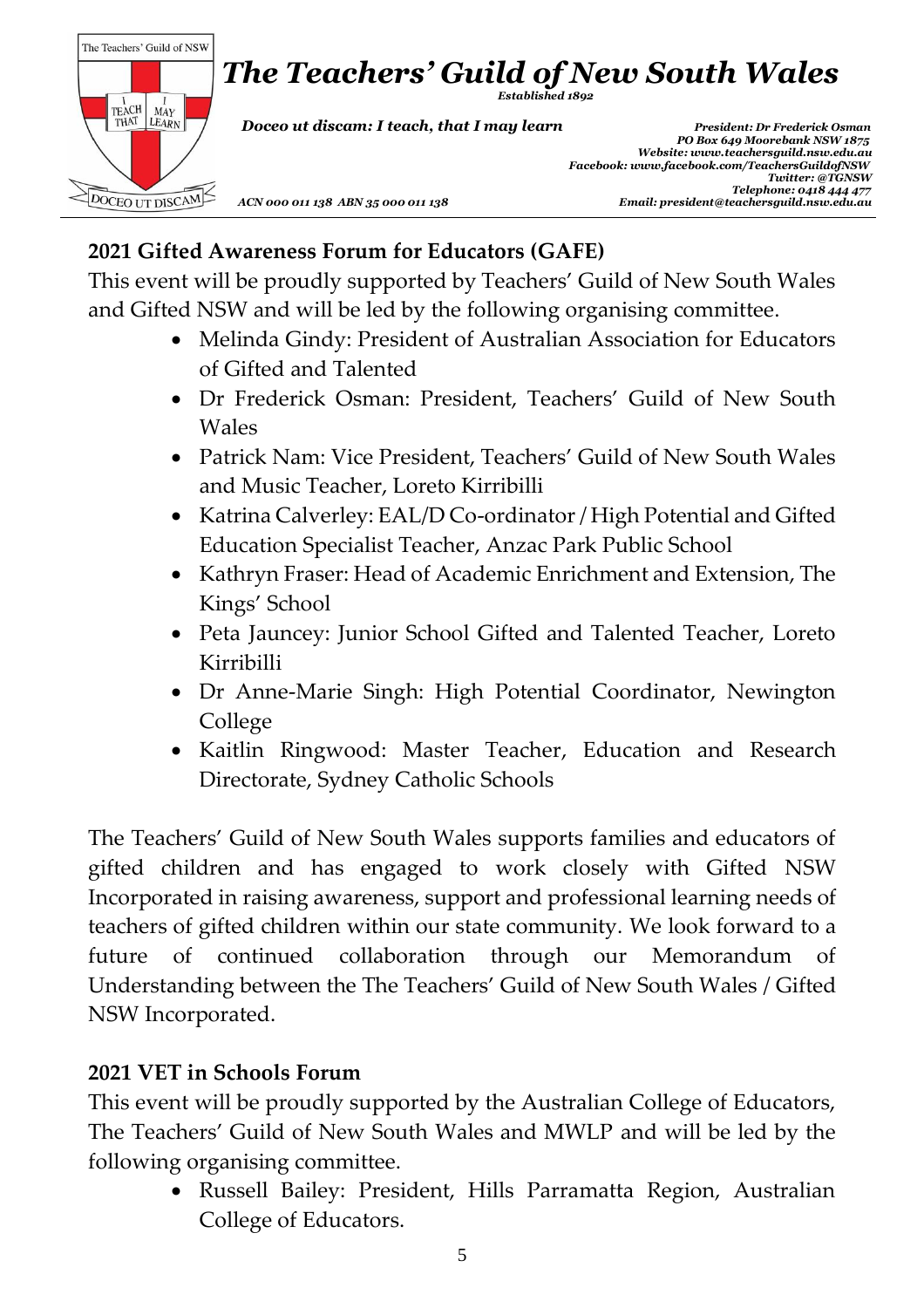- Dr Frederick Osman: President, Teachers' Guild of New South Wales
- Diane Fournaris: Vice President, Teachers' Guild of New South Wales
- Dr David Williams AM: Chief Executive Officer, MWLP
- Chris Jones: Centre Director, The Hills Regional Skills Centre
- Nicole Massara: GM, Southern Cross Vocational Enterprises (SCVE)

## **2021 STEM Education and Industry Forum**

This new excellence in STEM learning forum will be cross-sectoral, including School Leaders, Primary and Secondary Teachers, Teachers of Science, Mathematics, Engineering, Technology, Careers advisors, Pre-service teachers and Vocational Education teachers from both government and nongovernment schools, including STEM industry groups. The forum will give teachers and school leaders an interdisciplinary approach to learning ideas that will help them implement their own school's STEM initiatives and stimulate thinking and discussions about STEM education learning and real-world applications. The forum will be led by the following organising committee:

- Dr Ken Silburn: President LAZSTA (Met South West Science Teachers Association) iSTEM Coordinator, Climate Change Presenter
- Dr Jane Hunter: Senior Lecturer focused on research, engagement and innovation, FASS: STEM Education Futures Research Centre, University of Technology Sydney
- Lauren Knussen: Councillor, Teachers' Guild of New South Wales, Senior Research Associate and PhD Candidate at University of Technology, Sydney
- Annie Martin: Presbyterian Ladies College, Junior School Science Coordinator
- Zeina Chalich: Leader Learning Technologies and Innovation, Santa Sabina College
- Dr Christine Mae: Education Officer: Mathematics and Numeracy K-12 at Sydney Catholic Schools
- Dr Frederick Osman: President, Teachers' Guild of New South Wales, Associate Director (Academic), Boston University

The Guild on the Road events in 2021 will be carefully planned with Principals in the New England / Hunter / Southern Highland regions to offer (online)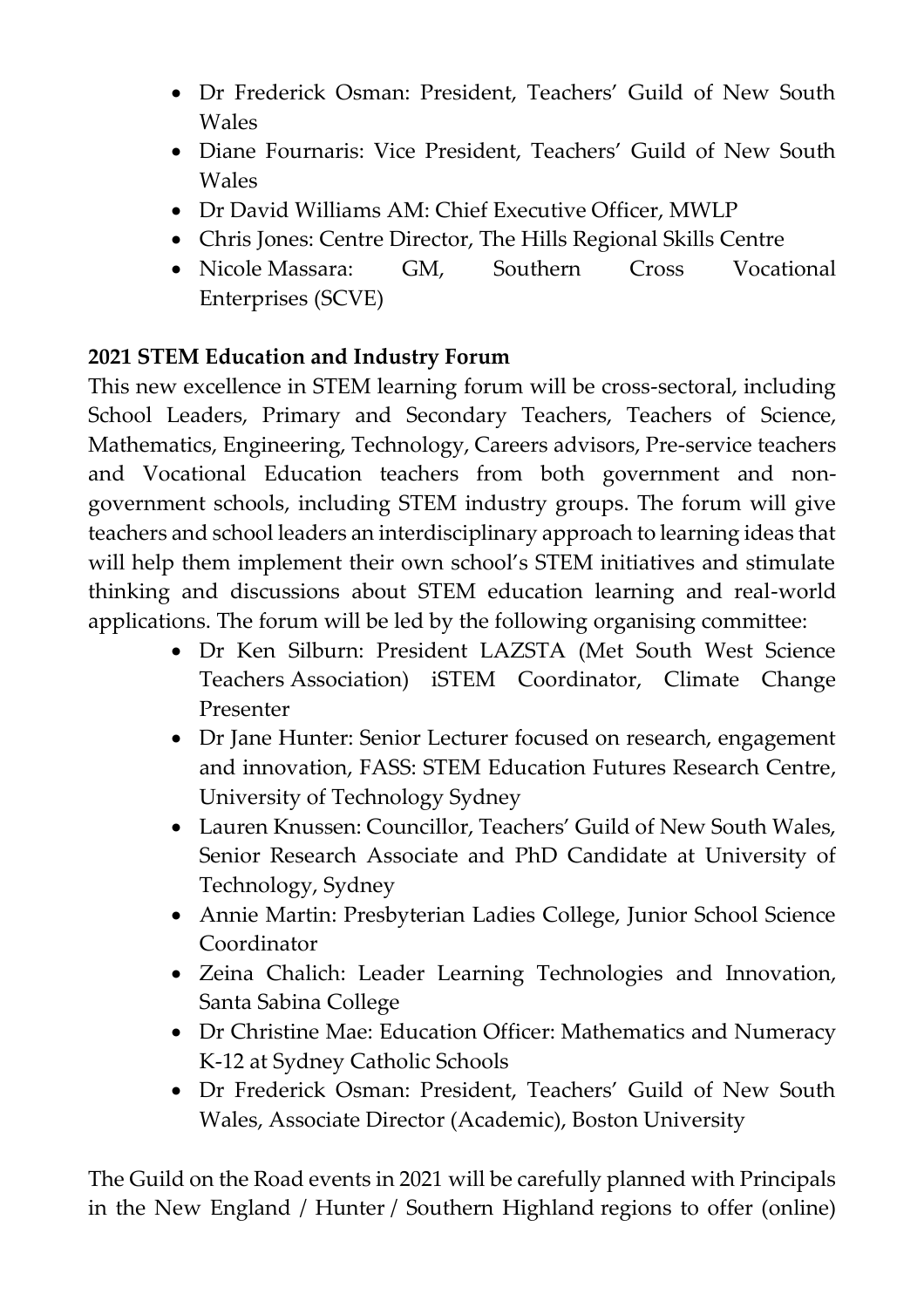

professional development courses for teachers in providing further opportunities for the Guild in NSW regional areas.

In 2021, the Guild Honorary Fellows and Life Members dinner will be held in July at the Concord Golf Club and will provide an opportunity to bring together our accomplished leaders within our profession for a dinner presentation by a distinguished speaker and also to honour new Fellowships of the Guild to some very worthy colleagues.

The evening will also present the winners of the new Regional / Remote Teaching and Learning Excellence award. This award has been created to acknowledge the excellent work that educators do in developing online resource materials for students in Regional / Remote learning environments. Applications for this new exciting award are now open and all details can be found on the Guild website.

The Guild is very excited about these ventures and forward planning of its events and program for 2021.

#### **FINANCIAL ACCOUNTS**

Our Treasurer, **Mr Peter Green**, has undertaken the management of the Guild's accounts in 2020. The accounts have continued to show assets that we can draw upon to enable the Guild to deliver our various programs. This year, the Guild explored financial opportunities with The Association Specialists (TAS) to help with our online membership renewals and other payment services for the Teachers' Guild of New South Wales. Our Treasurer has managed the accounts well this year. The Guild appreciates all the work that **Mr Green** has displayed in organising the accounts and liaising with the The Association Specialists (TAS) to ensure our accounts are available for the Annual General Meeting.

The Council would like to thank **Mr Peter Green** for his outstanding work with the Treasury role for the Guild.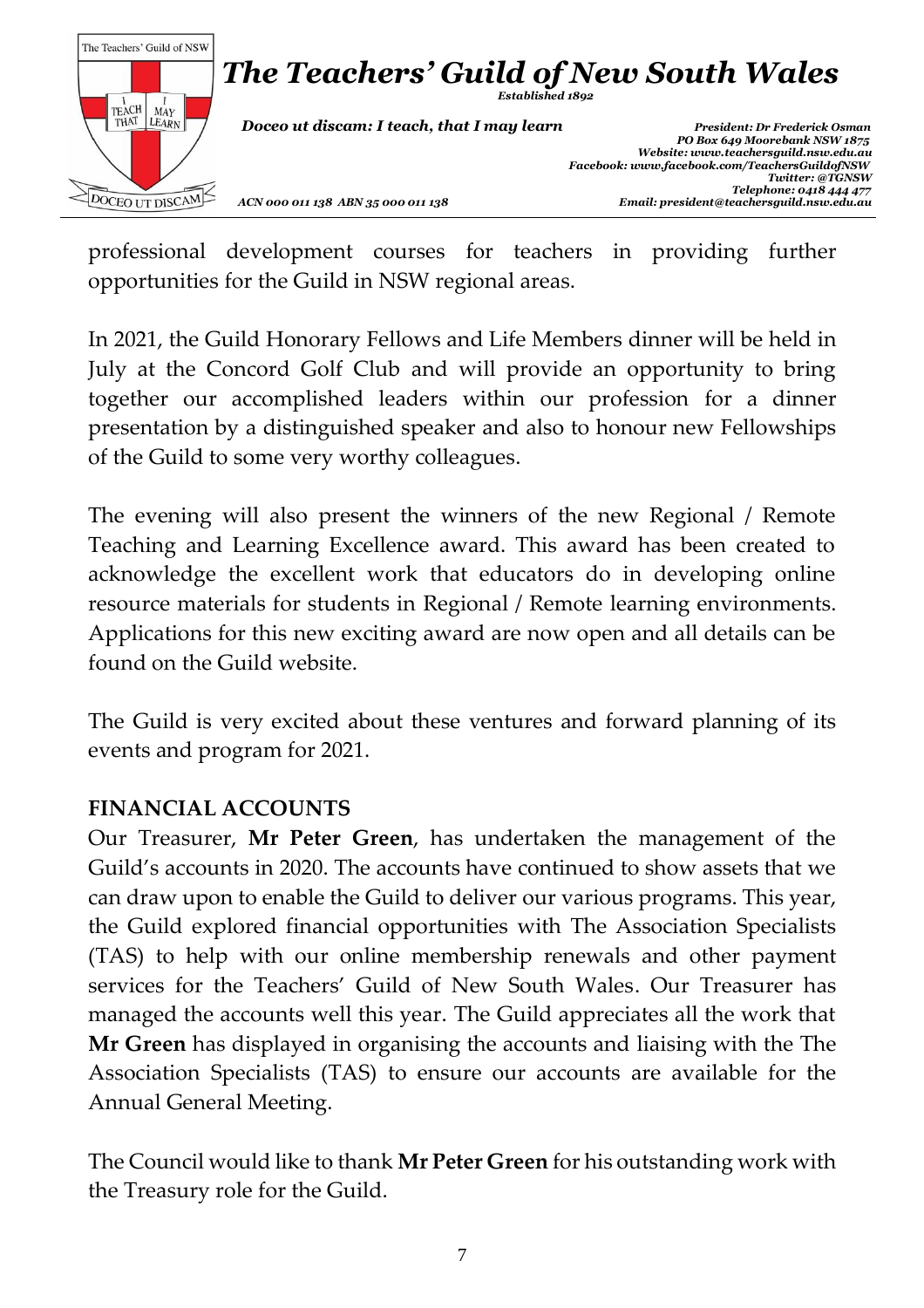#### **MEMBERSHIP**

Following on from previous years, I invited **April Bryson** and **Mersini Perivolarellis** to join the council in 2020. We value the continued support of our members and their ability to inform others about the Guild's offerings each year and as a result this has seen a steady increase in our membership during the pandemic.

I would like to thank the Council for its continued success in resolving to explore ways to expand our membership base with Honorary Fellowships and Corporate and Student membership levels, in addition to regular membership. It would appear that these changes have had an impact on the overall membership numbers. There is no doubt that the Guild is currently "on a roll". Membership is steadily growing; our work with teachers is developing a positive reputation and earning respect; our Council is strong. It gives me immense pleasure to report this to our members; and more so to report that Council has already taken the next step to expand our NESA professional learning activities to a wider range of members.

### **PROGRAM FOR THE YEAR**

In 2020, the Guild proudly celebrated its 128th year with an exciting start of the year by hosting the AGM and Members Network evening in February; The Philosophy of Science three part series workshop for students and teachers, and the Frontiers for Science forum in February and the STEAM workshop in early March. These events were highly successful with many teachers and students attended the various programs provided by the Guild.

Unfortunately, on March, 19, the Teachers' Guild of New South Wales face-toface meetings and events were suspended due to COVID-19. Our greatest priority at that time was the health and safety of our membership and wider community during this global pandemic.

The Teachers' Guild of New South Wales adapted quickly to diversify its program with an online format to ensure our members of the profession had an opportunity to continue in providing online professional learning during the pandemic. *A quote from the late neoliberal economist Milton Friedman once said: "Only a crisis – actual or perceived – produces real change. When that crisis occurs, the actions that are taken depend on the ideas that are lying around."*

With the easing of NSW restrictions in September, the Guild managed to successfully conduct the return of its face-to-face event on *Friday September 25*,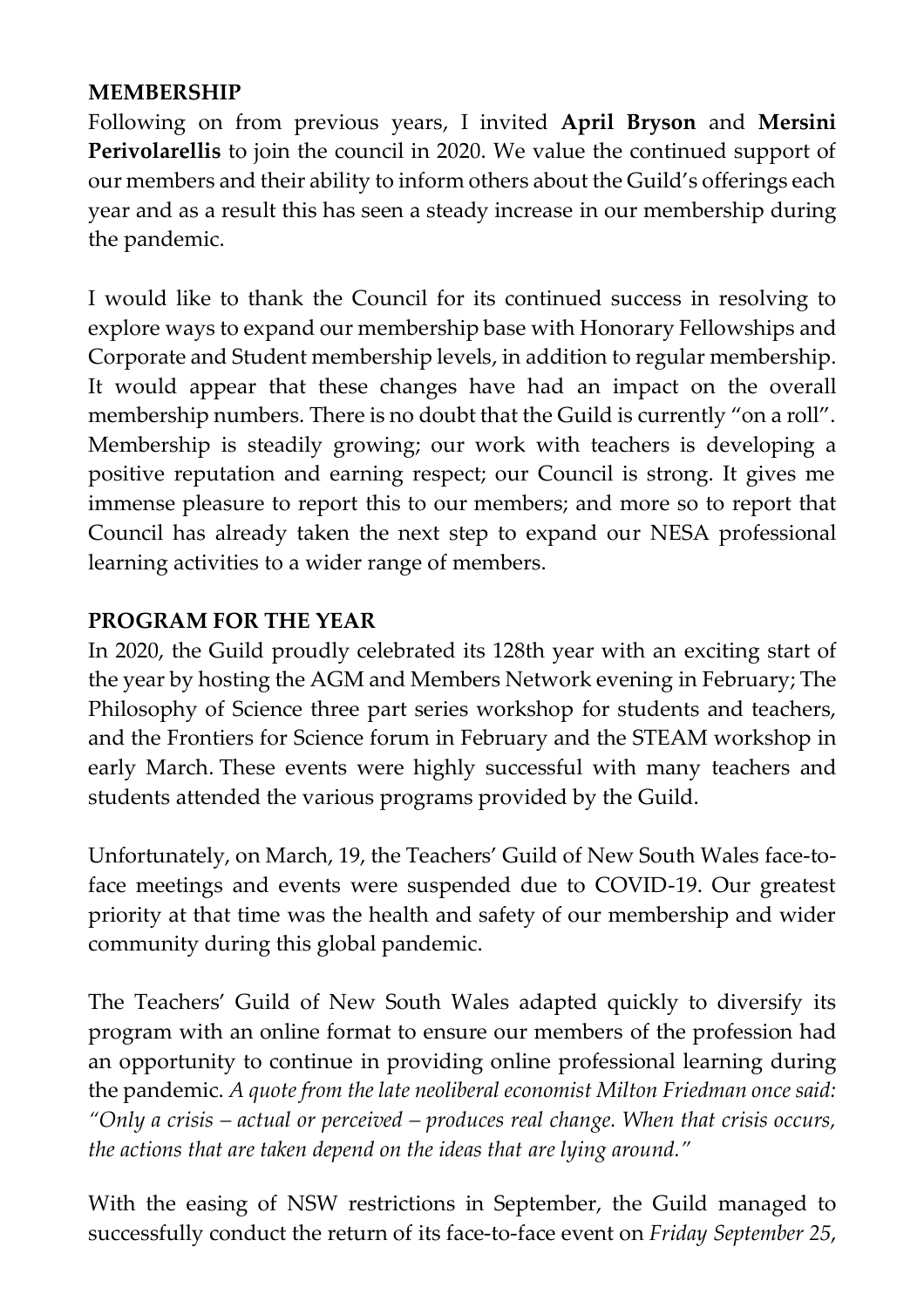

by hosting its Guild Research Awards Presentation at the Concord Golf Club. These awards celebrate the work being undertaken by amazing graduate research students and teachers in NSW to advance current knowledge in the education field. The Guild was extremely grateful for our judging panel on their attendance and professional contribution at the event.

| <b>Professor Andrew Martin (Chair)</b> University of New South Wales |                                      |
|----------------------------------------------------------------------|--------------------------------------|
| Ms Sharrda Shah                                                      | Transform Education, Founder and CEO |
| <b>Mrs Lauren Knussen</b>                                            | University of Technology Sydney      |

With the restrictions of large gatherings caused by the COVID pandemic, 2020 presented a multitude of pressing challenges and our awards presentation ceremony on *Friday October 23*, was different to any other year. A virtual awards event meant that we continued to celebrate and acknowledge the achievements of our teachers on World Teachers Day.

The evening celebrated the amazing, talented, innovative, progressive and essential work that educators do on a daily basis to ensure Australians have access to and receive the best possible education available.

The Awards event honored **63 worthy recipients** across the different sectors and stages of education. The awards highlight the achievements and diversity of the education profession across our State. This important occasion allowed us to celebrate and acknowledge the achievements of all our teachers in an increasingly complex, multicultural and technological society.

This year we were delighted to Honour in person**, Dr Phil Lambert PSM, National President, Australian College of Educators** with the **Phyllis Evans Medal for 2020** and to acknowledge the Award Certificates in his honour.

I would like to particularly thank The Honourable **Sarah Mitchell** MLC NSW Minister for Education and **Prue Car** Member for Londonderry, Shadow Minister for Education, for joining our Virtual 2020 World Teachers' Awards Ceremony. The Teachers' Guild of NSW thanks the NSW Government on its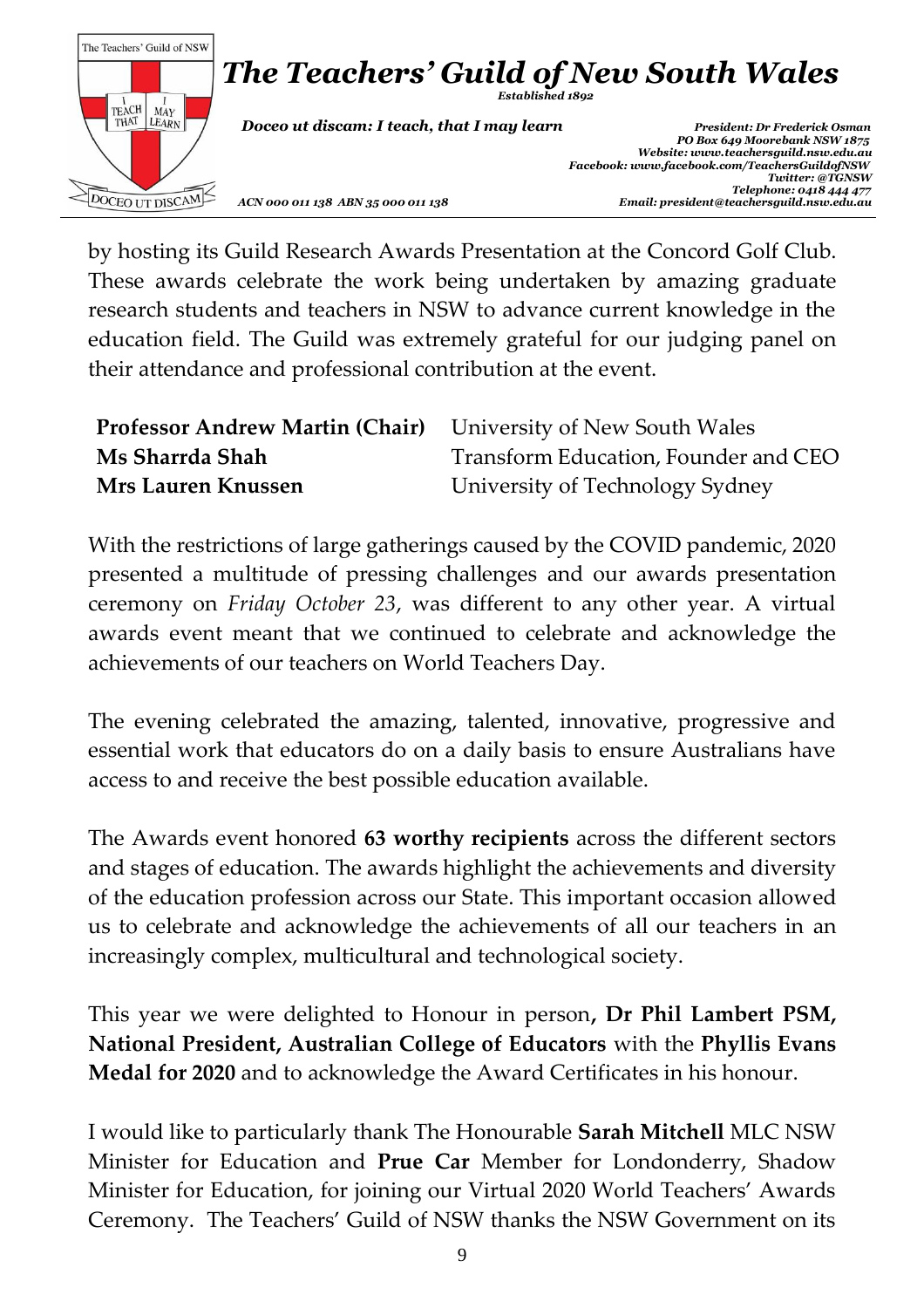support and outstanding commitments to ensure our education communities across New South Wales get the representation, recognition, infrastructure and services that they deserve. The Guild thanks Minister Mitchell and Minister Car in providing inspiring words of congradulations for our awardees on their incredible achievements.

The Honorary Fellowship (HFTGN) awards continue to increase the Guild's Membership profile in acknowledging outstanding educators who have made major contributions both within their mainstream sphere of work and more broadly, across the profession. Our distinguished new fellows join a group of very accomplished leaders, who will provide significant value to our profession and be entitled to use the prestigious post-nominals HFTGN (Honorary Fellow of the Teachers' Guild NSW).

The Teachers' Guild of NSW congratulates our Honorary Fellows for 2020.

- Mr Russell Bailey *HFTGN*
- Mr Keith Dalleywater *HFTGN*
- Dr Andrew Eaton *HFTGN*
- Mr Anthony Nolan OAM *HFTGN*
- Ms Deborah de Ridder *HFTGN*

Our Awards for teachers in their early years of teaching in 2020 have been very popular and we thank the generous sponsorship by *anzuk - providing quality educators since 2004; every way, every day, always* in supporting this Award category.

In the Primary School Division, there were four outstanding finalists shortlisted:

- Emma Cullen, St Paul's Grammar School
- Charlotte Paterson, Georges River Grammar
- Eleanor Reid, Pacific Hills Christian School
- Georgia Scott, Abbotsleigh

The **2020 Primary School Division winner** was **Charlotte Paterson** from Georges River Grammar. The Guild congratulates Charlotte on winning the early career award category for the 2020 Primary School Division.

In the Secondary School Division, there were five outstanding finalists shortlisted:

• Ashley Hanning, Clancy Catholic College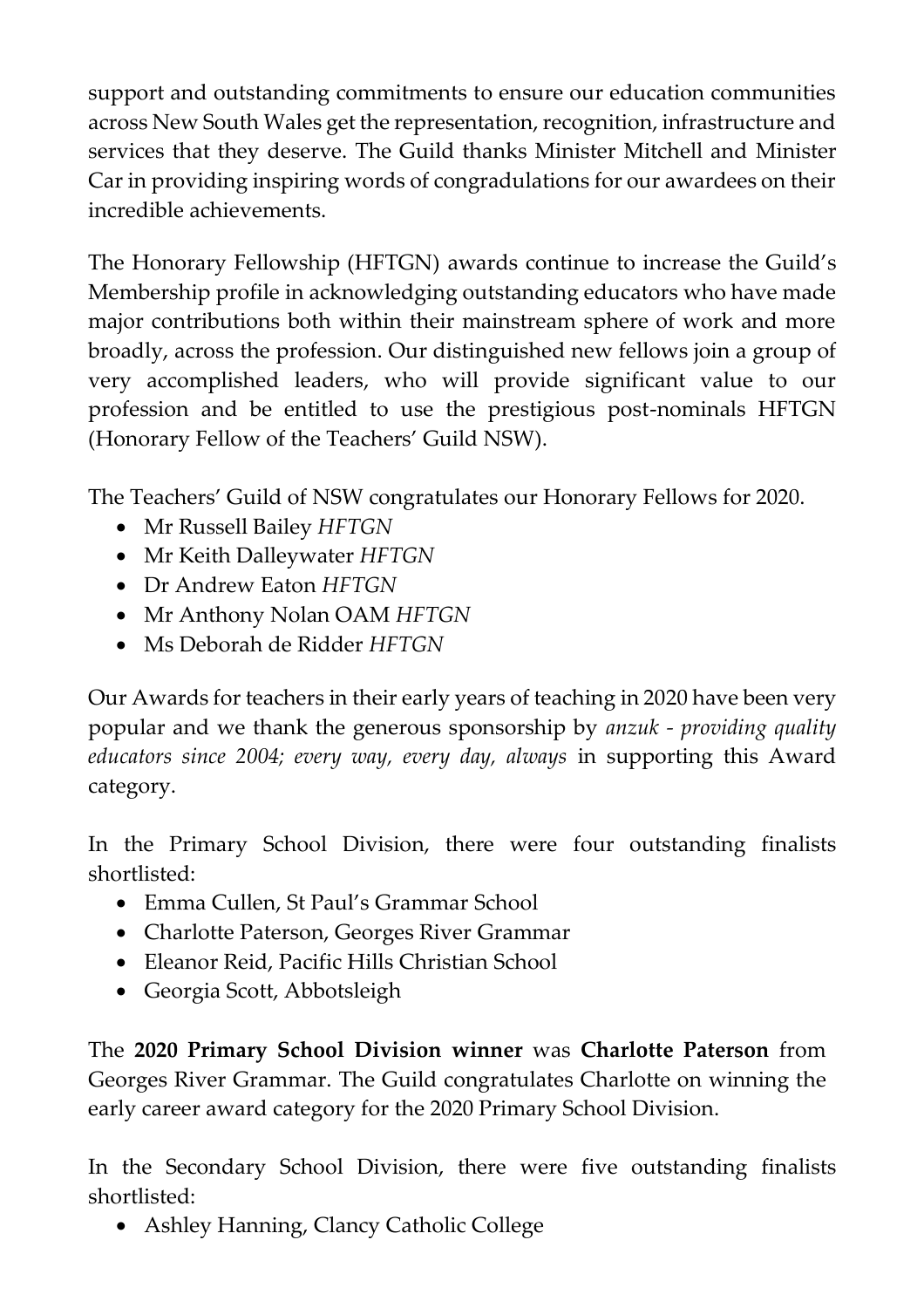

- Rachael Keith, St Gregory's College Campbelltown
- Holly Millican, South Grafton High School
- Paolo Torresan, Holy Spirit Catholic College Lakemba
- Taylor Zahra, St Andrews College Marayong

The **2020 Secondary School Division winner** was **Holly Millican** from South Grafton High School. The Guild congratulates Holly on winning the early career award category for the 2020 Secondary School Division.

The Teachers' Guild of NSW congratulates all our outstanding early career award recipients and we wish them well in their teaching careers.

The Guild Scholarship Prize is donated by the Teachers' Guild of New South Wales for an outstanding student in the second year of the MTeach program at the University of Sydney.

The **2020 Guild Scholarship winner** was **Clare Wade** from the University of Sydney. The Teachers' Guild of NSW congratulates Clare Wade as an outstanding student teacher and wish her well in the profession.

The Guild Research Award and Teachers Mutual Bank Award were offered to an educator who is currently completing, or has completed, outstanding research of direct benefit to classroom teaching. These awards have also been very popular and the Guild was delighted with the quality of the applications that were presented for consideration.

We thank the generous sponsorship from Teachers Mutual Bank – We put you first, in supporting this Award category.

In 2020, there were ten outstanding finalists shortlisted:

- Christopher Allum, University of New South Wales
- Teneille Biasetto, University of Sydney
- Melissa Carson, Champagnat Catholic College Pagewood
- Matthew Driscoll, Trinity Grammar School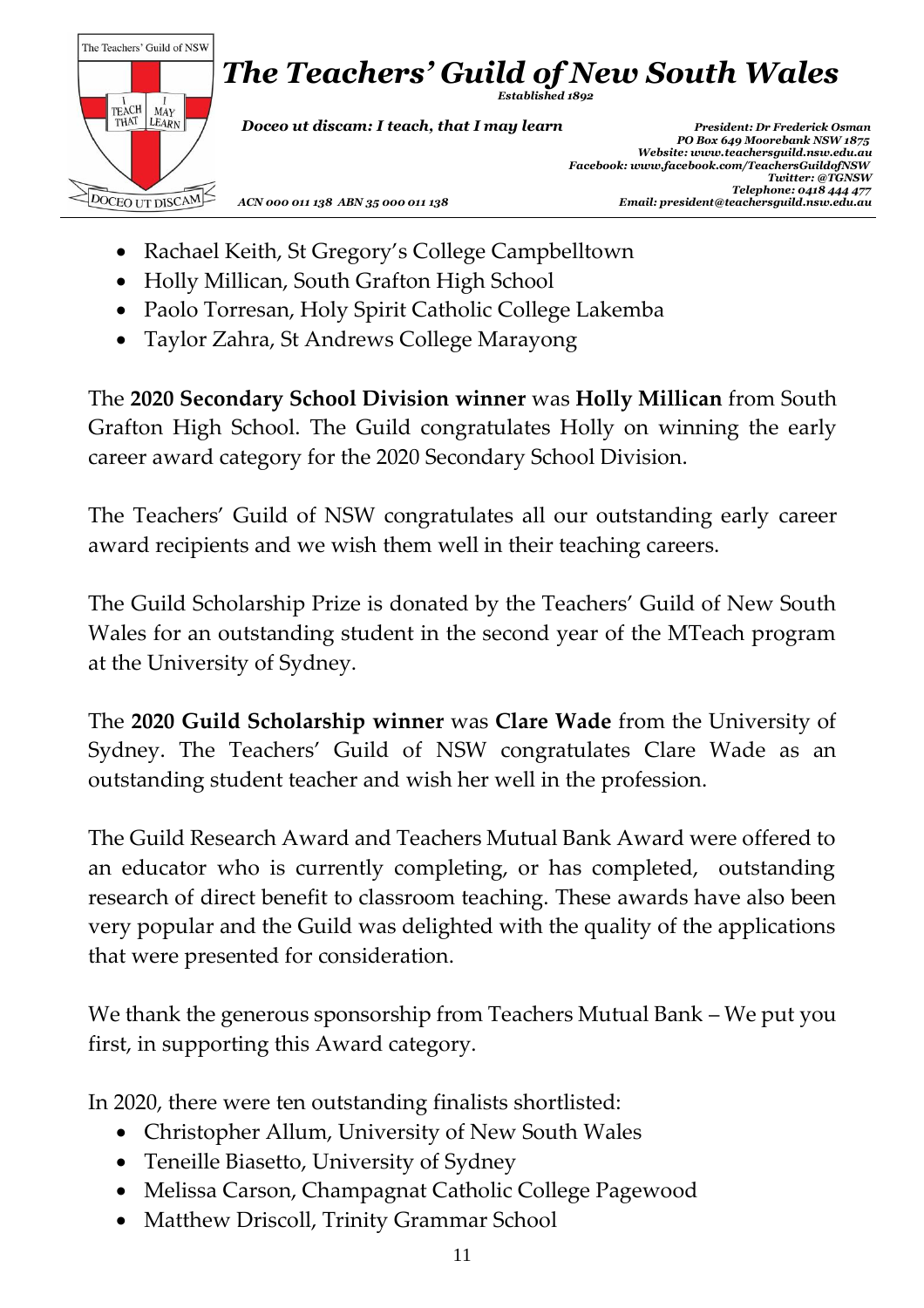- Dragana Gnjatovic, University of Sydney
- Justin Brayley and Amy Kirk, Newington College
- Helen Kardiasmenos, PLC Sydney
- Eleina Littlejohns, Charles Sturt University
- Jodie Torrington, Macquarie University
- Minami Uchida, Macquarie University

The judges rated the presenters as the best to date, in terms of quality of the presentations made by these amazing educators. Congratulations to all our finalists with their outstanding research towards classroom teaching.

The **2020 Teachers Mutual Bank Award winner** this year was shared by **Teneille Biasetto** from the University of Sydney and **Minami Uchida** from Macquarie University.

We congratulate both Teneille and Minami on being awarded as joint 2020 Teachers Mutual Bank Award Prize winners.

The **Teachers' Guild of NSW Research Award winner** for 2020 was **Jodie Torrington** from Macquarie University

We congratulate Jodie on receiving the First Prize of The Teachers' Guild of NSW Research Award for 2020. We wish all our researchers the very best for the future.

**The World Teachers' Recognition Awards** citations were presented to outstanding teachers who have made a wonderful contribution to their school in advancing the education profession.

| <b>Charlotte Allen</b>          | Sacred Heart Catholic Primary School Mosman |
|---------------------------------|---------------------------------------------|
| <b>Theresa Ardler</b>           | <b>Trinity Grammar School</b>               |
| <b>Aaron Batterham</b>          | St Philip's Christian College Waratah       |
| <b>Scott Bell</b>               | <b>Blue Mountains Grammar</b>               |
| <b>Alison Bones</b>             | Wentworth Falls Public School               |
| <b>Sherryl Bremner</b>          | Brigidine College, St Ives                  |
| <b>Brodie Cashmere</b>          | St Philip's Christian College               |
| <b>Wendy Croger</b>             | <b>Wollondilly Anglican College</b>         |
| Nathan Dumbleton Barker College |                                             |
| Danie Evans                     | <b>Blue Mountains Grammar</b>               |
| <b>Peter Evans</b>              | <b>Wentworth Falls Public School</b>        |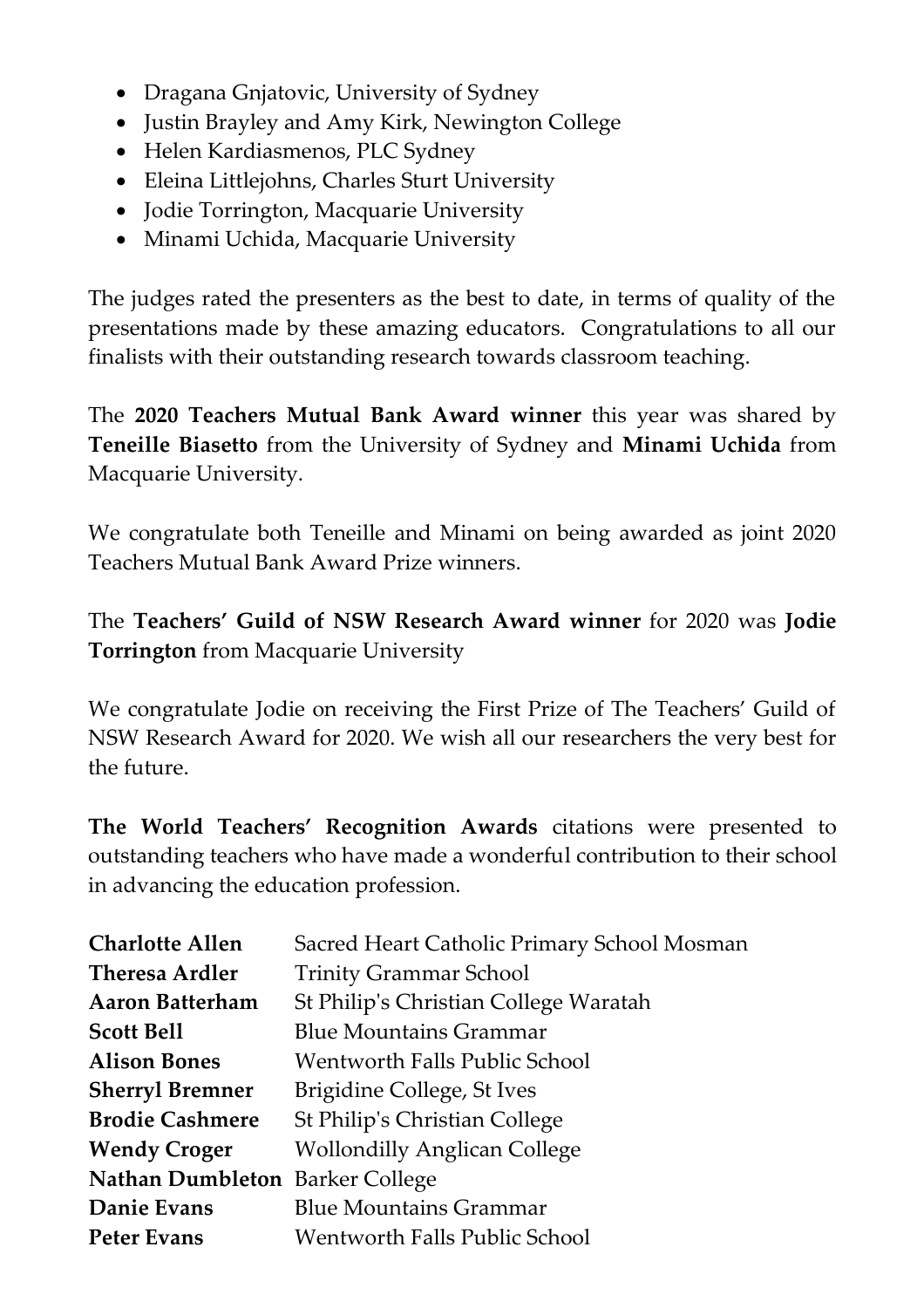# *The Teachers' Guild of New South Wales*



*Established 1892*

 *Doceo ut discam: I teach, that I may learn President: Dr Frederick Osman*

 *PO Box 649 Moorebank NSW 1875 Website[: www.teachersguild.nsw.edu.au](http://www.teachersguild.nsw.edu.au/) Facebook[: www.facebook.com/TeachersGuildofNSW](http://www.facebook.com/TeachersGuildofNSW) Twitter: @TGNSW Telephone: 0418 444 477 ACN 000 011 138 ABN 35 000 011 138 Email: president@teachersguild.nsw.edu.au*

| <b>Kerry-Anne Faria</b>  | <b>Blakehurst High School</b>                        |
|--------------------------|------------------------------------------------------|
| <b>Sue Farroukh</b>      | <b>Marist Sisters Woolwich</b>                       |
| <b>Matt Fletcher</b>     | Shore                                                |
| <b>Carey Furze</b>       | FamilyBookform                                       |
| <b>Ehab Gerges</b>       | James Cook Technology High School                    |
| Sabrina Jammal           | Holy Family Primary School                           |
| <b>Kevin Kennedy</b>     | St John Bosco College                                |
| Alexandra Krause         | <b>St Philip's Christian College</b>                 |
| Carolyn Lain             | PLC Sydney                                           |
| <b>Ashley Lucas</b>      | <b>Trinity Grammar School</b>                        |
| <b>Bahia Malas</b>       | <b>Blakehurst High School</b>                        |
| <b>Elaine Manners</b>    | <b>Blue Mountains Grammar</b>                        |
| Rebekah Margach          | <b>St Philip's Christian College</b>                 |
| <b>Belinda Nichols</b>   | <b>St Philip's Christian College</b>                 |
| <b>John Palmer</b>       | Shore                                                |
| <b>Karen Perrett</b>     | St John Bosco College                                |
| <b>Amanda Pfeffer</b>    | Shore                                                |
| <b>Jillian Pisano</b>    | St Christopher's Catholic Primary School, Holsworthy |
| Priscilla Price          | <b>Blue Mountains Grammar</b>                        |
| <b>Mark Pullen</b>       | Penrith Anglican College                             |
| <b>Aya Reynolds</b>      | Regents Park Christian School                        |
| <b>Narelle Valentine</b> | Georges River Grammar                                |
| <b>Chloe Vardy</b>       | <b>Brigidine College, St Ives</b>                    |
| <b>Melinda Wagner</b>    | St John Bosco College                                |
| <b>Richard Warren</b>    | Regents Park Christian School                        |
| Darren Zammit            | <b>Wentworth Falls Public School</b>                 |

The Guild wishes everyone who works in schools, early childhood and other education settings a very Happy World Teachers' Day. The recording of the 2020 Virtual Awards presentation has been included in the following link to re-watch, share and celebrate the incredible achievements of our 2020 award recipients <https://www.teachersguild.nsw.edu.au/virtual-annual-awards-2020>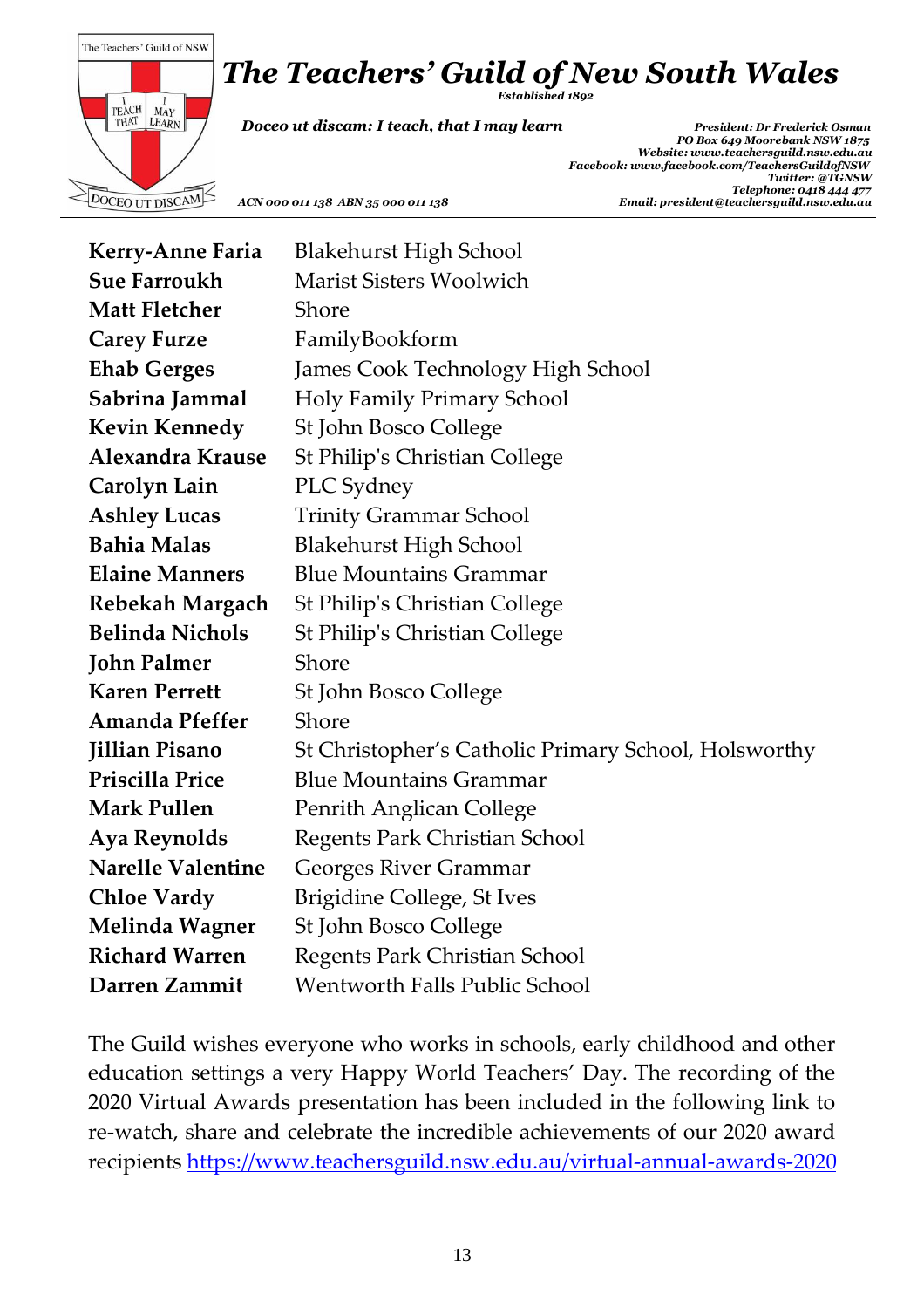Prior to the Awards evening, a record number of applications for each of the awards presented had been thoroughly screened and interviews had been undertaken to determine the awardees. I wish to express my sincere thanks on behalf of the Teachers' Guild to all the people who generously gave of their time to ensure these processes were undertaken. Thanks to the members of the Awards Committee who offered to chair the two panels – **April Bryson** (Primary) and **Patrick Nam** (Secondary). The Guild also thanks **Dr Helen Hughes**, **Rick Stevens** and **Frances Fleeton** (Chair of Awards Committee) who assisted on panels and by interviewing the candidates.

The 2020 Awards have been benefited from the generous sponsorship and the Teachers' Guild of NSW would like to thank our Sponsors in supporting the event:

- anzuk providing quality educators since 2004; every way, every day.
- Teachers Mutual Bank We put you first.
- MWLP Linking Youth and
- Snap Printing Burwood

We finished the year on Tuesday, 17th November by hosting a joint event with Wellbeing Australia on a very relevant topic "How has COVID-19 Changed Learning?"

Our panel discussed the challenges, along with the improvements to education, created throughout 2020 and reflected on what has changed, what must yet change, and what the future may look like for schools due to this pandemic. The panel shared their "silver linings" of learning through the pandemic and considered how 2021 could look in their schools. The event was open to educational executives and educators at all levels. Some of the themes of focus that were discussed at the event included:

- Challenges overcome
- Strategic whole school agility
- Staff development and mentoring
- Learning practice, technology and pivoting
- Community and parent engagement

There was great engagement by our panellists on the following questions that were raised and discussed: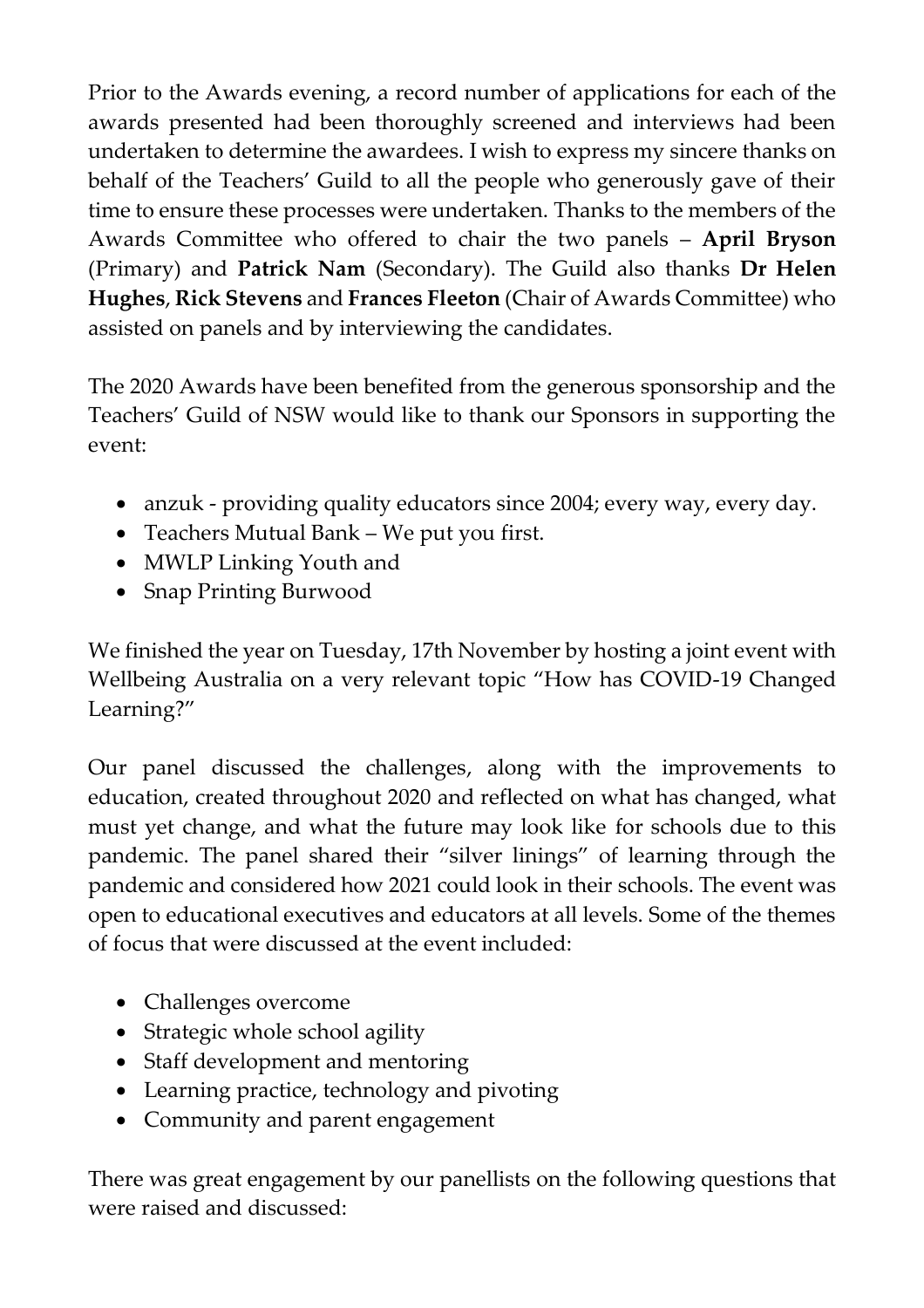

- What was your school's greatest area of challenge?
- What surprised you throughout the initial transition period when we faced the greatest change and uncertainty?
- What aspects of teaching practice do you think have improved through this period?
- How engaged have your students been? Most and least?
- When in lockdown, how did you adjust your leadership?
- Do you feel you have altered your attainment of your school strategy throughout this period?
- What has been the best and worst of technology for you?
- How were you able to focus on wellbeing in your school?
- How has your educational approach improved and what will you see to carry forward from your "new" initiatives?
- Have you noticed any patterns around student results and changes you implemented?
- What about parent engagement?
- What are the "new norms" in education as a result of this period?

The Guild would like to thank our expert panel which included **Darren Cox (Principal) and Margaret Pond (Head of Junior School) from St Phillip's Christian College, Cessnock; Mark Long (Principal) and Doris Lee (Deputy Principal) from Penrith Selective High School; Natalie Devenish (Assistant Principal) and Belinda Vandergert (Leader of Pedagogy) from St Mary's Cathedral College and Kathryn Taylor and Jacqui Van de Velde, Directors, Wellbeing Australia.**

Teachers make a lasting impact in the lives of the students and the evening provided a wonderfully engaging discussion to remind us all on how lucky we are to be in a fulfilling profession of responsibility in leading, preparing students and communities for the next generation.

In 2021, the Teachers' Guild of New South Wales is delighted to continue to host our events at the Concord Golf Club. The Clubhouse and gardens provides an intimate and picturesque setting for our functions with the highest